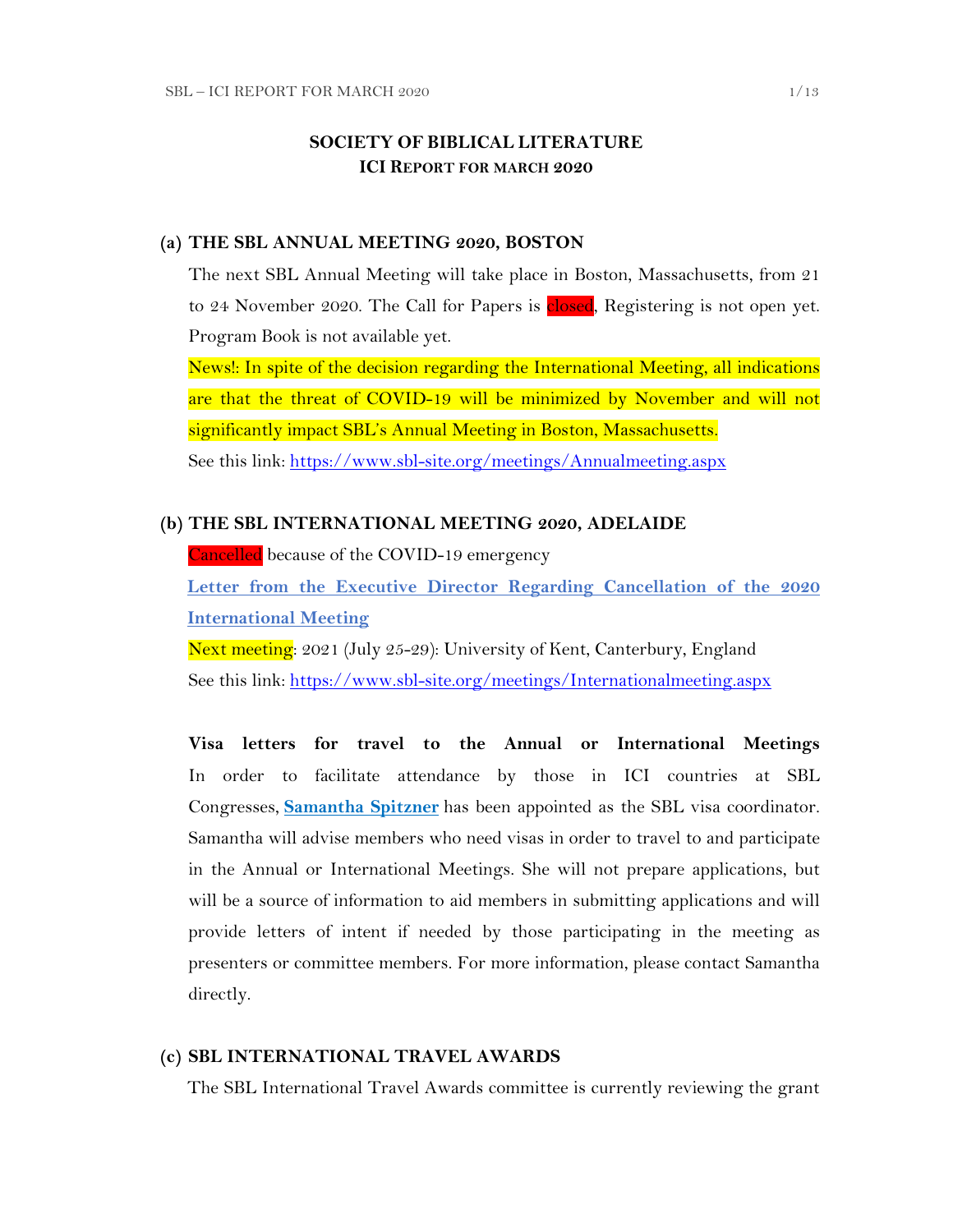applications. News about the winners will be given on 15 April 2020.

News!: Those winners that chose to attend the 2020 SBL International Meeting in Adelaide, Australia, will be given the opportunity to use their grants to attend the 2020 SBL Meeting in Boston or the 2021 International Meeting in Canterbury.

The SBL International Travel Awards offer opportunities to current SBL members outside North America to attend the Annual or International Meeting, to participate in the program, to enhance their professional development, and to build their network with fellow scholars. These grants help facilitate the work of Program Units and the International Cooperation Initiative ("ICI"). These grants are intended to support underrepresented and underresourced scholars. As such, preference will be given to women, people of historically underrepresented ethnicities, and members from **[ICI-qualifying countries](https://www.sbl-site.org/assets/pdfs/ICIcountries.pdf)**. A key criterion is an applicant's demonstrable financial need.

(The **[Regional Scholars Awards](https://www.sbl-site.org/meetings/regionalscholars.aspx)** are intended to encourage North American members to participate in their region as well as receive travel assistance to the Annual Meeting.)

Four International Travel Award Panels (ITAP) will administer the awards each year, serving four geographic regions:

- Africa and Middle East
- Asia and Pacific
- Eastern Europe
- Latin America and Caribbean

For awards offered in 2020, each ITAP will administer \$3,000 in awards in each region. The panels may determine the best distribution of funds (e.g., as one \$1000 and one \$2000 award, or as three awards of \$1000 each). The applicants must attend the Annual or International Meetings, but may or may not participate in the program, depending upon their needs expressed in the application. All grants include lodging (one room, single or shared) for four nights and complimentary meeting registration. Recipients may not have attended an Annual or International Meeting within the last five (5) years.

The International Travel Awards defray transportation, hotel accommodations,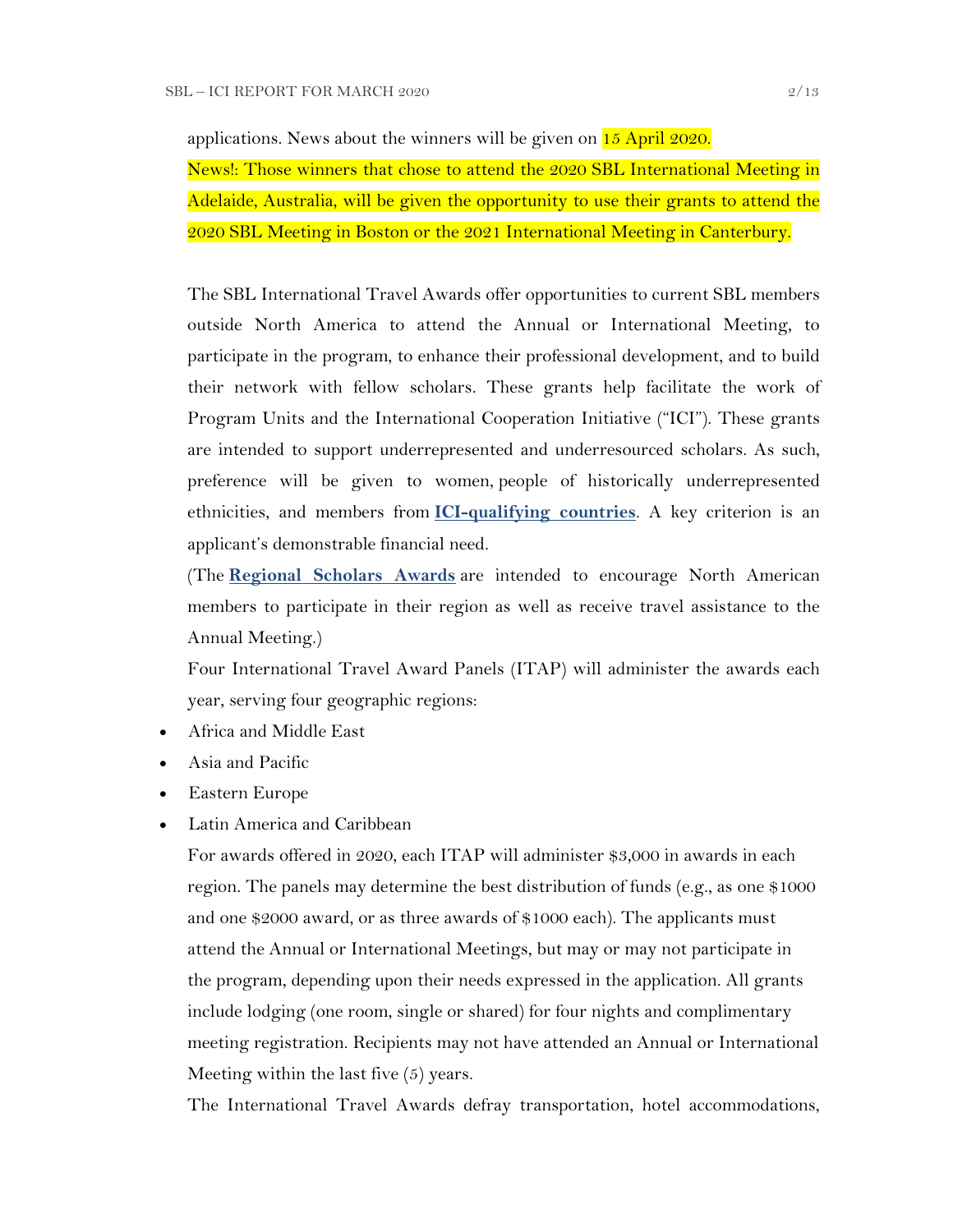and other expenses incurred for the Annual or International Meetings. Award monies will be distributed as reimbursement for expenses incurred for travel to/from the meeting and meals while attending the meeting.

## **Who is eligible?**

- Current SBL members outside North America who have not attended an Annual or International Meeting within the last five years.
- Applicants must have completed at least a Masters degree or be enrolled in a Ph.D. program.
- Preference will be given to women, people of historically underrepresented ethnicities, and members from **[ICI-qualifying countries.](https://www.sbl-site.org/assets/pdfs/ICIcountries.pdf)**
- Persons who have previously received a SBL Travel Award are not eligible. **What does a travel award include?**
- Reimbursement of travel, visa application fees, meal and Annual or International Meeting expenses up to the amount of the award.
- Lodging (one room, single or shared) for four nights.
- Complimentary Annual or International Meeting registration.

## **What is the procedure for a grant application?**

- Submit your Travel Award Application **[here](https://www.surveymonkey.com/r/MWZNX58)** and your letter of recommendation to the **[travel grant administrator](mailto:sbltravelgrant@sbl-site.org)** no later than 15 February 2020. The online application is also available via the link below.
- The application form must include the following information:
- o Participant's contributions to the scholarly conversation as a result of Annual or International Meeting participation
- o Participants plans to advance quality of biblical scholarship as a result of International Travel Award
- o Financial need
- o Explanation on how grant will facilitate collaboration between scholars of different countries and areas of expertise
- o Opportunities created for scholar as a result of Travel award
- A letter of recommendation from a person who knows the applicant's academic work and can confirm his or her interest in SBL (i.e. advisor, mentor, research supervisor). Email this letter to the **[travel award administrator](mailto:sbltravelgrant@sbl-site.org)**.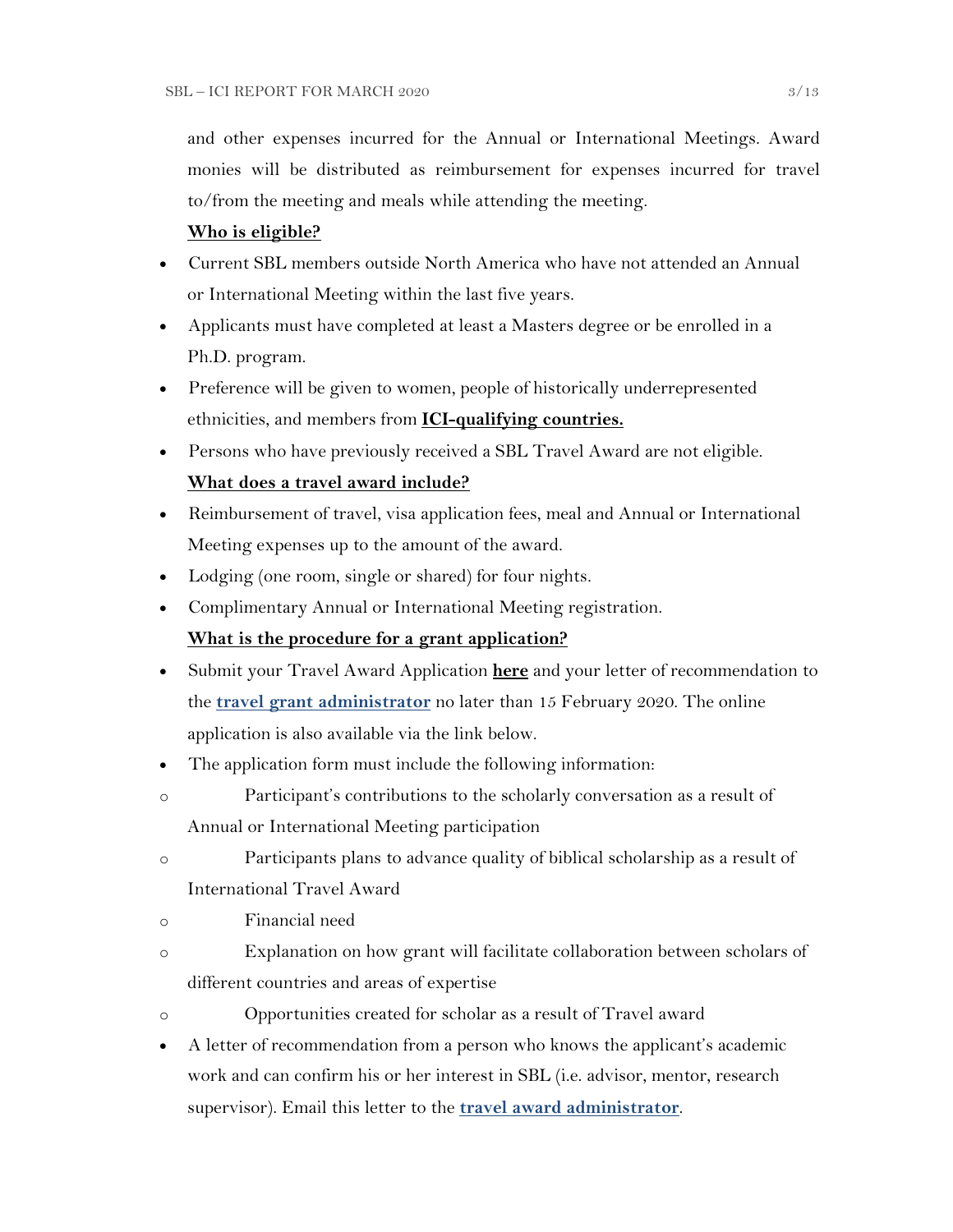## **Criteria for awards**

The more criteria met, the stronger the application.

- New contribution: How will this person bring something new into the scholarly conversation at the Annual or International Meeting?
- Quality of contribution: How will this person advance the academic quality of biblical scholarship?
- Financial need: Is there sufficient need? Are there other sources of funding available?
- Partnership with other scholars: How will the grant facilitate broad collaboration between scholars of different countries and different areas of expertise?
- Opportunity to participate: Has this person participated in scholarly conferences previously?

## **Deadlines**

**1 December 2019:** International Travel Award application opens. 15 February 2020: Deadline – Application form and recommendation letter. 15 April 2020: Award decisions will be announced.

**Travel [Award Application Form](https://www.surveymonkey.com/r/MWZNX58)**

<https://www.sbl-site.org/membership/AMtravelgrant.aspx>

## **(d) PUBLICATION IN [ANCIENT NEAR EAST MONOGRAPHS](http://www.sbl-site.org/publications/Books_ANEmonographs.aspx) (ANEM)**

ANEM is a series that was established by the SBL at the request of the International Cooperation Initiative (ICI), jointly published with the Universidad Católica Argentina's Centro de Estudios de Historia del Antiguo Oriente (CEHAO) and co-edited by Jeffrey Stackert and Juan Manuel Tebes. The series publishes volumes on the Ancient Near East (including ancient Israel) both in print and electronically, making them freely available for download. Paperback and hardback versions of the volumes are available, for a reasonable price.

To view the volumes published in the series, please go to

[http://www.sbl-site.org/publications/Books\\_ANEmonographs.aspx](http://www.sbl-site.org/publications/Books_ANEmonographs.aspx) (SBL English version)

<http://www.uca.edu.ar/anem> (CEHAO Spanish version)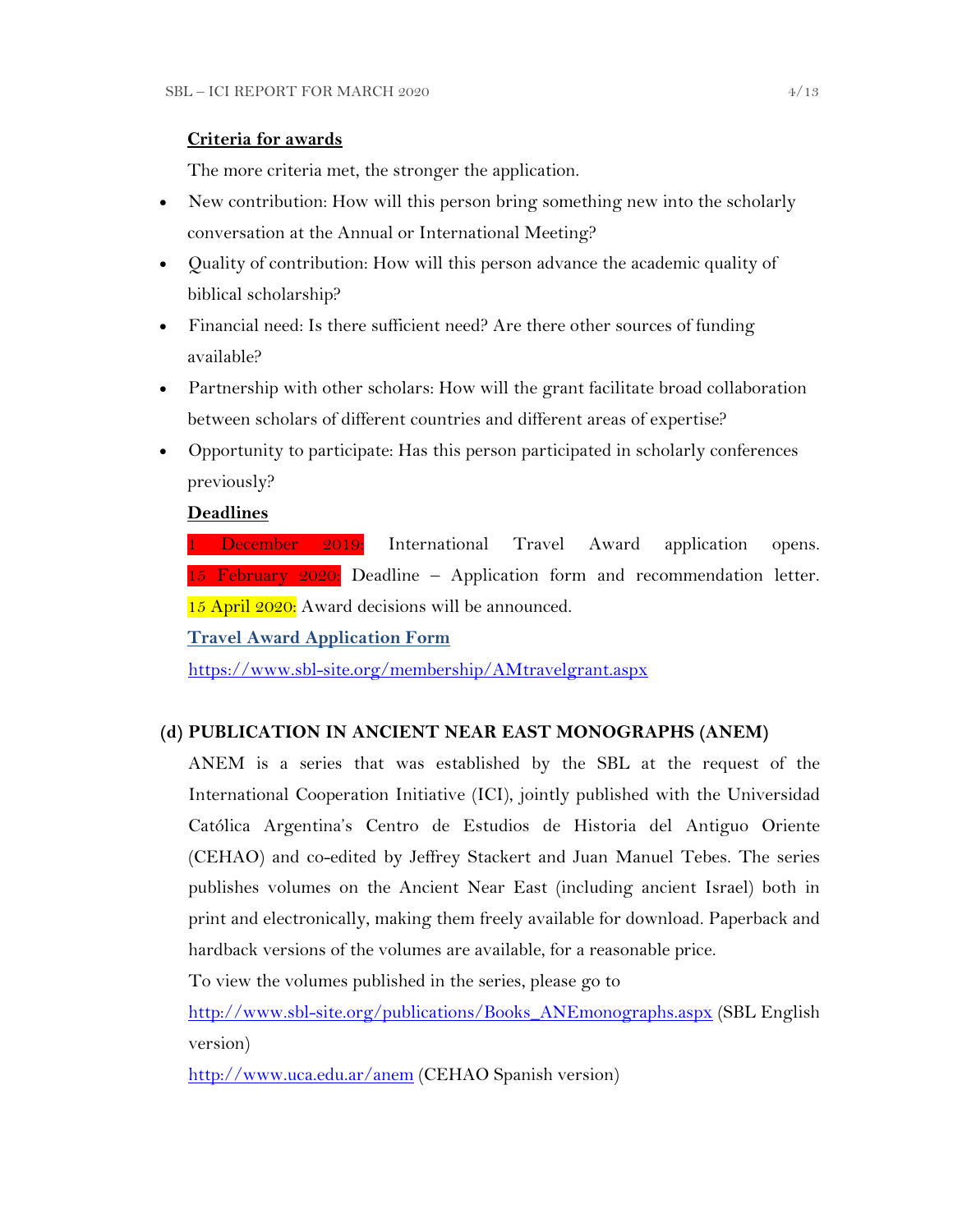The latest volume in ANEM is:

**SCHELLENBERG, Annette, Thomas KRUGER (eds.) Sounding Sensory Profiles in The Ancient Near East. Ancient Near East Monographs – Monografías sobre el Antiguo Oriente, Volume 25. Atlanta: Society of Biblical Literature – Centro de Estudios del Antiguo Oriente, 2019. 422 pp. ISBN 9781628372410**

An interdisciplinary essay collection from an international group of experts.

For several decades sociologists and cultural anthropologists have intensively researched the role of the senses in a variety of cultures, and their studies show how diverse cultures understand and evaluate the five or more senses differently. In this collection of eighteen essays, biblical and ancient Near Eastern scholars, as well as cultural anthropologists, apply the questions and methods from anthropological and sociological studies to Israel, Mesopotamia, and Egypt. Experts offer insights into the meaning of the senses in the ancient world, examining the classical senses (seeing, hearing, touching, smelling, tasting) as well as other senses (such as kinesthesis and the sense of balance) and sense-related issues (such as disgust, sensory imagination, and disabilities). This collection provides a stimulus and a basis for students and scholars to explore the senses in the ancient Near East.

Features:

- Exploration of the relationship between sensory experience and reasoning.
- Assessments of how theory and practice of the senses relate to each other.
- Essays examining connections between emotions and senses.

# **(e) PUBLICATION IN INTERNATIONAL VOICES IN BIBLICAL STUDIES (IVBS)**

IVBS is a series that was established by the SBL at the request of the International Cooperation Initiative (ICI), and which is co-edited by Monica Melanchthon and Jione Havea. IVBS encourages in particular submissions from scholars in the present seven international regions for which it has editorial boards: Africa, Central and Eastern Europe, Latin America, Middle East-South Asia, Northeast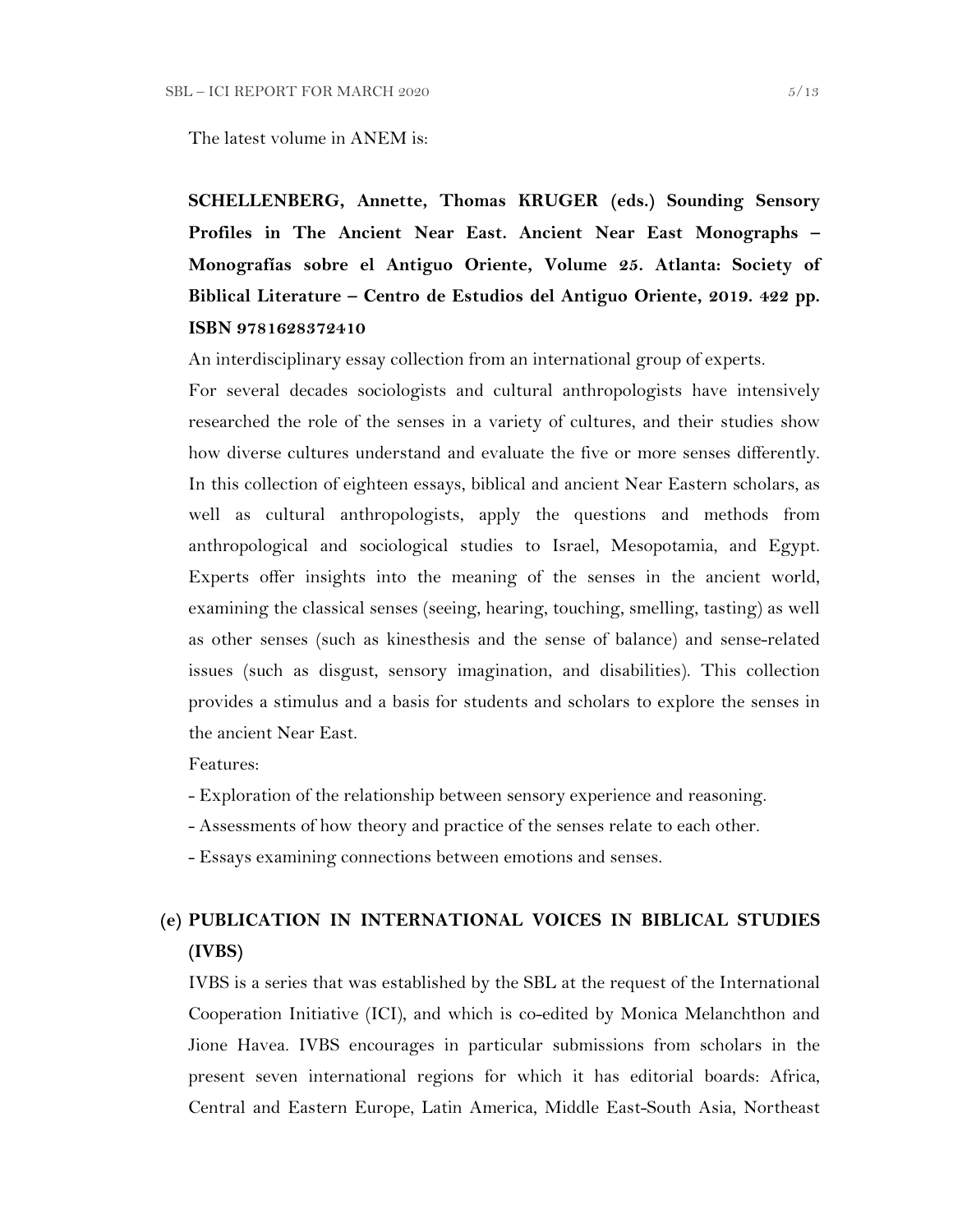Asia, Pacific, and Southeast Asia. Interregional collaborations are also welcome. IVBS publishes works in English and in any other language for which its editors can find qualified peer reviewers. Any work published in IVBS is freely available to anyone in perpetuity. The series publishes work generally in the area of reception history and criticism. The scope is not limited to any particular biblical text or historical timeframe. The works will mainly be published in English and, wherever possible, also in primary languages of authors. For more information please go to [http://ivbs.sbl-site.org/home.aspx.](http://ivbs.sbl-site.org/home.aspx) If you would consider publishing your work in this series, feel free to contact one of the two general editors, [Monica Melanchthon](mailto:ivbs2010@gmail.com) or [Jione Havea.](mailto:jioneh@nsw.uca.org.au)

The latest volume in IVBS is:

# **Byung-Mu Ahn, Hanna in (Translator), Wongi Park (Translator). Stories of Minjung Theology: The Theological Journey of Ahn Byung-Mu in His Own Words Atlanta: SBL Press, 2019.**

Trace the theological awakening of one of the foremost Asian theologians.

This autobiography combines the personal story of theologian Ahn Byung-Mu with the history of the Korean nation in light of the dramatic social, political, and cultural upheavals of the 1970s. This book traces Ahn's journey from his childhood in Korea under Japanese colonial rule, to his study in Germany, his return to Korea, through his realization of the unsuitability of German scholarship to his own Korean context. It records the history of minjung (the people's) theology that emerged in Asia, Ahn's involvement in it, and his interpretations of major Christian doctrines such as God, sin, Jesus, and the Holy Spirit from the minjung perspective.

Features:

- The first English translation of Ahn's autobiography, considered one of the best works in minjung theology and contextual biblical interpretation.

- Conversations between Ahn and young Korean theologians.

- An introductory essay that situates Ahn's work in its context and discusses the place and purpose of minjung hermeneutics in a vastly different Korea.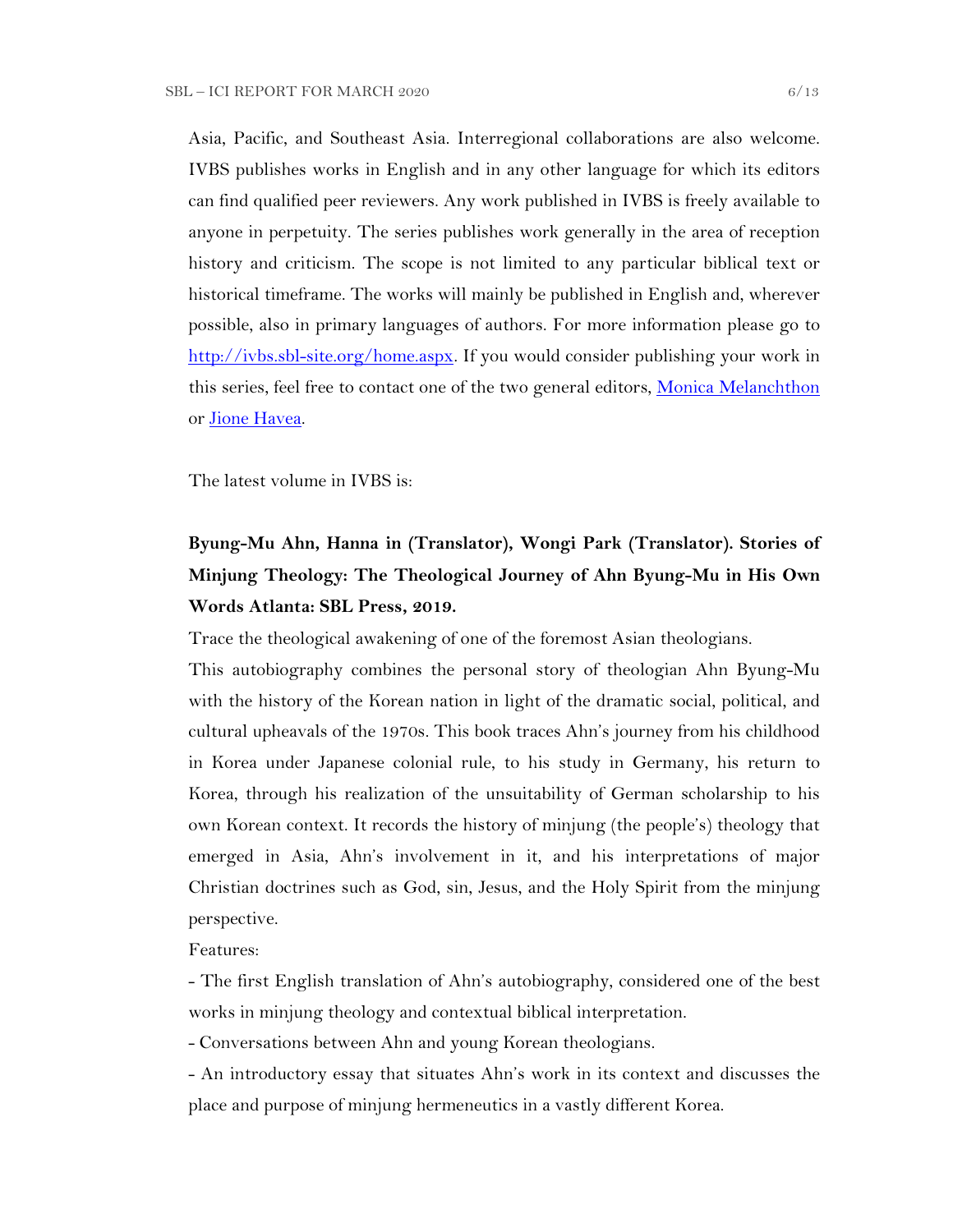## **Request! from Jione Havea on behalf of the IVBS Editorial Board** [jhavea@gmail.com:](mailto:jhavea@gmail.com)

For several of the authors who publish with IVBS, English is a second, third, fourth and even fifth language. This applies also to several of the board members. The review and editing processes can be painful for the authors as well as the IVBS Editor. Request: ICI asks members of SBL (e.g., retired scholars) who could volunteer to proofread, copyedit, typeset manuscripts for authors who write in English as a second language. We will gather a list of volunteers to help the work of IVBS authors and editors, with their names, contacts, areas of specialization, and the service they are willing to perform (e.g., proofread, copyedit, typeset, index). Then IVBS will request for assistance through ICI.

## **(f) ICI ONLINE BOOK REPOSITORY**

For a **full alphabetic list of all publications available for free in the ICI book repository program**, please go to:

[http://www.sbl-site.org/publications/Books\\_ICIbooks.aspx](http://www.sbl-site.org/publications/Books_ICIbooks.aspx)

## **(g) NEW!: PEDAGOGY AND TEACHING SUPPORT PEER BLOG FOR FRIENDS OF THE ICI**



ICI Committee members Carmen Palmer and Jackie du Toit have decided to start up a simple blog for friends of the ICI to chronicle experiences of teaching in the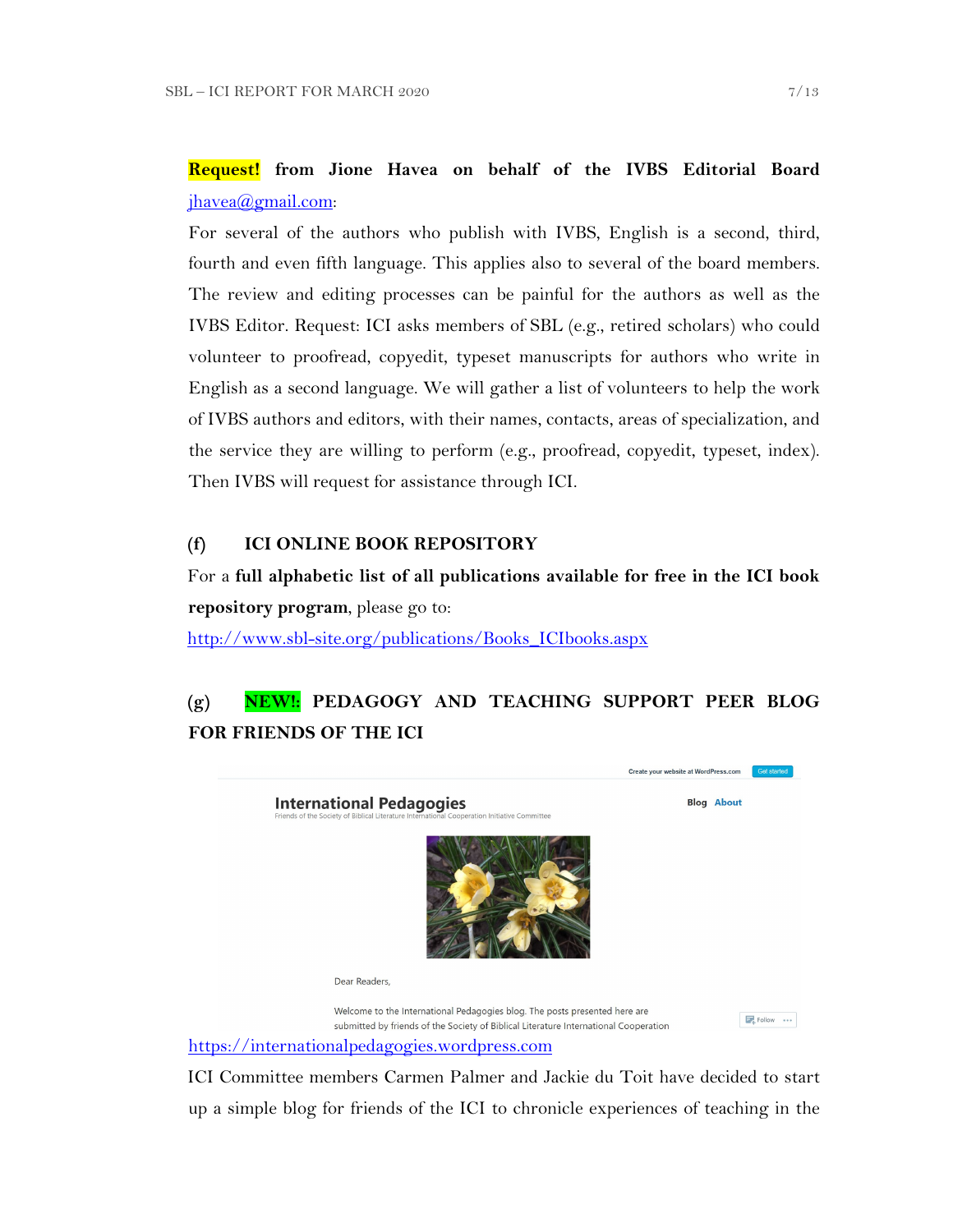midst of COVID-19 with the intention of offering inspiration, ideas, and general thoughts to encourage colleagues in a time when resources, both mental and physical, are stretched thin.

Other social media platforms are performing this function already to a certain degree (Twitter, especially), although not all of us follow all social media platforms. They thought that to start up this blog, among a network of ICI friends and colleagues who have either participated as panelists at ICI events in the last two years, or are past or present ICI committee executive members, could offer a collegial and slightly more intimate peer support system.

#### **(h) ICI TEACHING COLLABORATION PROGRAM**

In order to facilitate the exchange of scholars and institutions in biblical studies across the globe, a teaching collaboration program is run by the ICI. The facility consists of lists of scholars and institutions interested in exchanges that are made available on the SBL website.

See: [http://sbl-site.org/educational/ICITeaching.aspx.](http://sbl-site.org/educational/ICITeaching.aspx) If you or your institution is interested in such collaboration, please visit the site and enroll yourself in these lists. For more information, contact [Jackie du Toit.](mailto:dutoitjs@ufs.ac.za)

#### **(i) SBL WOMEN'S ARCHIVE PROJECT**

The number of women and the types of roles they hold in the SBL have been increasing since Anna Ely Rhoads joined in 1894. Women push methodological boundaries, teach and mentor students, and support guild initiatives by serving as editors, program chairs, committee members, and officers. To honor women's accomplishments and to consider the unique challenges they continue to face, the Society is developing a digital archive to preserve the stories of women in the guild. We invite women members to share their personal stories through video, audio, pictorial, and written reflections. Submissions will become part of the official SBL archival records. It is our hope that this will become the first of many archive projects that will preserve the unique experience of members from a guild that continues to grow, change, and become more inclusive.

For more reflection guidelines and submission instructions, see the SBL Women's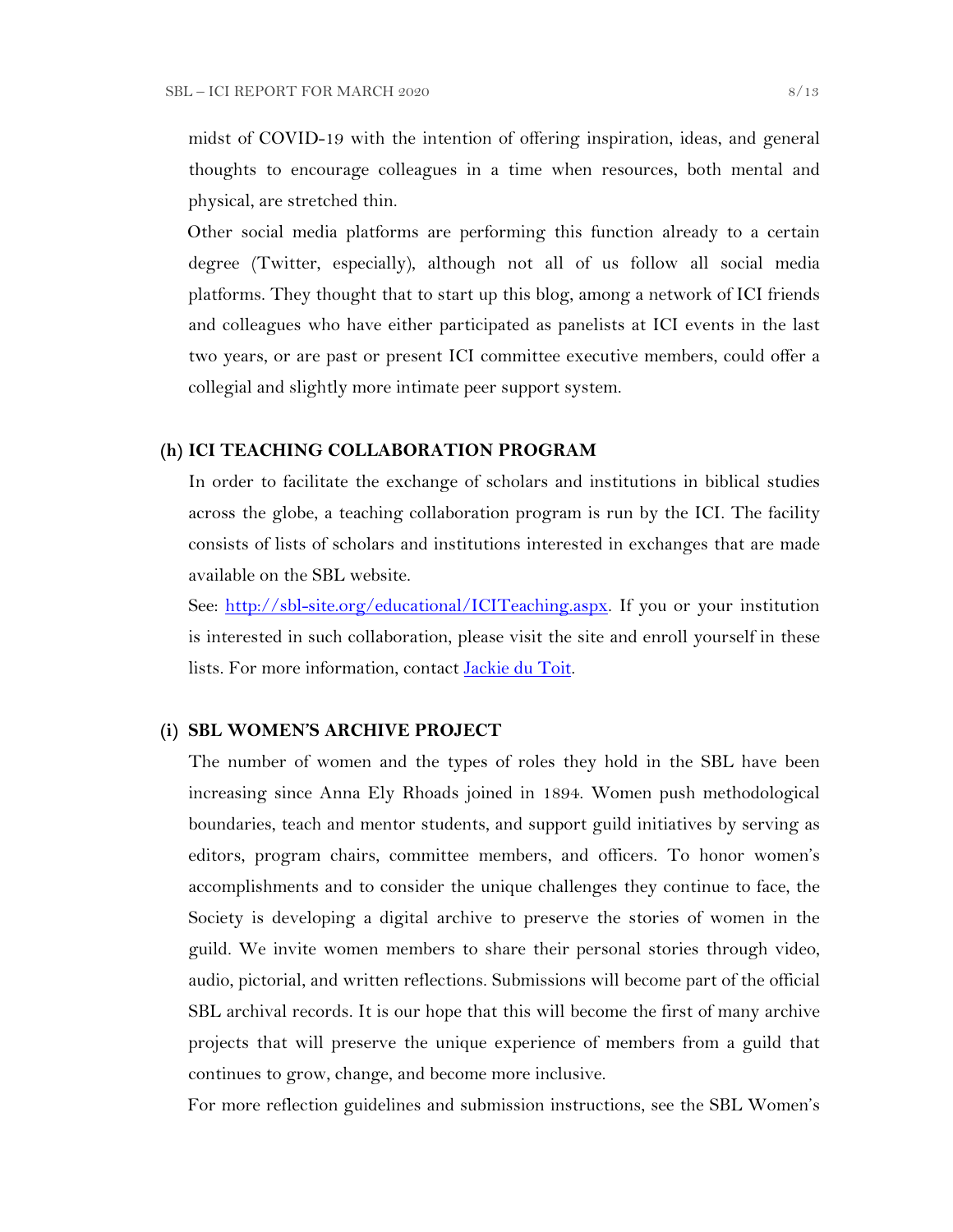Archive [page.](https://nam04.safelinks.protection.outlook.com/?url=http%3A%2F%2Fr20.rs6.net%2Ftn.jsp%3Ff%3D001UxB5SQIuVUKz9COuM3IsPWnWKqoK39z2VG4xqTm8KZlA_ZE17Z7Fa2PmCgTjMMxZJIpcAIjlvUF-irxd2rwYbEMLTrV0K_WM51IpZKkkhMDgd8_9aVPRw3rlId_KW8E944PO6OC3qczzRWSY7H-TuxvuErx13KKirGuJ38oWvop66nka2FiuLpzq0iT-us5e%26c%3DQ2tCZ6oCYeHLWgeasA7YFffpqmCkeEopn2jFFHww1HRSHdGZkow9Cg%3D%3D%26ch%3Dndma_uDxhxPhjRABmkw-gBQiRkfwAotBZK8Ps3z0wu4oDwHg9u9sLg%3D%3D&data=02%7C01%7CWALFORD_ND%40mercer.edu%7Cf513cd74ff8548bede3608d6b5da7f75%7C4fb34d2889b247109bcc30824d17fc30%7C0%7C0%7C636896347381808305&sdata=tiSsidRd6oL6K11UbD%2BSSPY7fRIjvdDnpsEU3BWCZRg%3D&reserved=0) Check out the [FAQ](http://r20.rs6.net/tn.jsp?f=001daD3lBrhj8ZbS8-GLHmkkfCXBAC1VygxiIGaWr04TSwAe6xpaQQvNJKWplVAEpG6TEU1_8KlnBObWx0oZC8x7WoLEp77_1CFtxX0KaAFLBjOBdYTd2f5qgWSoEYDRce9P__OLb1j9qY-AF3VQc1Y44LRzHcBpPqZU-EHsK1QZTJIoW4LFbKk7i8Ng-wzmNHDH6gAjZEh02zQc7Hju5X1UnsIvXFI2f0S&c=eIPPqaSd2_Vy4YClv5OeeUxZS30eJVZ-NpEqtmoT_RO1qkg45kBI_g==&ch=TNoNbOW4OE_N3IXbNrssVzBYer7u1PunhQWZuBYieCMVeDT7hGjUZQ==) for additional information about this project and the archive.

#### **(j) JOURNAL OF BIBLICAL LITERATURE (JBL) ARCHIVE**

Take note that an archive with JBL articles from volume 122.1 of 2003 through volume 130.1 of 2011 is available online to people accessing the SBL website from any ICI country. See [http://www.sbl-site.org/publications/ICI\\_JBLarchive.aspx.](http://www.sbl-site.org/publications/ICI_JBLarchive.aspx)  All articles in those volumes can be downloaded for free!

#### **(k) THE SBL WEBSITE**

The SBL website (on the SBL Press page) has a facility where one can search the full text of all SBL books! For this very convenient tool, see:

<http://sbl-site.org/publications/default.aspx>

For searching reviews of a vast number of academic publications, see the website of Review of Biblical Literature (RBL) at (you have to log in with your membership number):

<http://www.bookreviews.org/>

#### **(l) JSTOR**

#### News!: JSTOR resources during COVID-19

"To support our institutions during this challenging time, JSTOR and our participating publishers are making an expanded set of content freely available to our participating institutions where students have been displaced due to COVID-19".

[https://about.jstor.org/covid19/?utm\\_source=jstor&utm\\_medium=display&utm\\_](https://about.jstor.org/covid19/?utm_source=jstor&utm_medium=display&utm_campaign=dsp_jstor_home_right_covid19_03_2020) [campaign=dsp\\_jstor\\_home\\_right\\_covid19\\_03\\_2020](https://about.jstor.org/covid19/?utm_source=jstor&utm_medium=display&utm_campaign=dsp_jstor_home_right_covid19_03_2020)

JSTOR provides free or low cost access to more than 1,500 institutions in 69 countries.

More than 1,500 institutions in Africa and other developing nations receive access to JSTOR free of charge or for steeply reduced fees. This is made possible through a combination of philanthropic support and the fees paid by libraries in other countries around the world, as well as publishers' eagerness to support this work.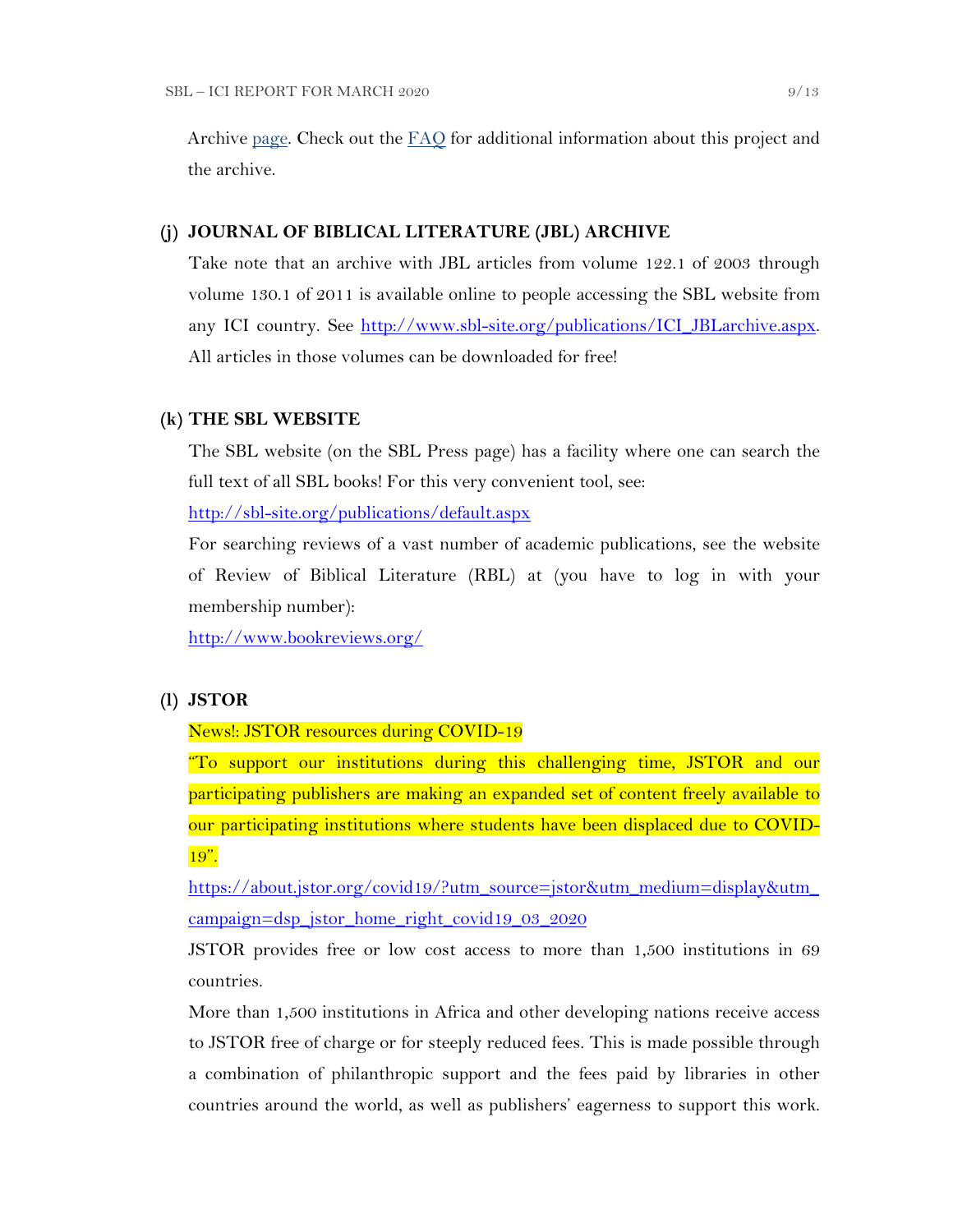More information is available about JSTOR's [African Access](http://about.jstor.org/libraries/african-access-initiative)  [Initiative](http://about.jstor.org/libraries/african-access-initiative) and [Developing Nations Access Initiative](http://about.jstor.org/libraries/developing-nations-access-initiative) programs.

## Need JSTOR Access?

As part of your Society of Biblical Literature membership, save 50% on the annual JPASS plan, your personal access to the JSTOR archive. With more than 1,900 scholarly journals, JSTOR is one of the world's leading academic databases. Millions of users worldwide rely on JSTOR for research, fact checking, and book reviews. This discounted subscription includes unlimited reading access and 120 article downloads. JSTOR adds new titles every month so you'll have a growing collection of the world's leading peer-reviewed journals only a click away.

To access the discounted JPASS, log-in to the SBL website with your member ID. Just below where you entered your member ID, click membership benefits. You will see JSTOR's JPASS among the benefits and a link "To get your savings: click here."

#### **(m) EVENTS**

News!: Please check carefully all links because some if not all of these events may have been moved or cancelled due to the COVID-19 emergency.

The SBL maintains a significant list of events taking place anywhere in the globe. For the full list please go to<http://www.sbl-site.org/meetings/events.aspx>

A selection of events is listed below—mainly those taking place in ICI regions. Please provide information on conferences in your region, including calls for papers, to Sharon Johnson at [sharon.johnson@sbl-site.org.](mailto:sharon.johnson@sbl-site.org)

#### **2020**

## **4/30 CFP Deadline: Women and Gender in the Bible and the Biblical World**

"Open Theology" [\(http://www.degruyter.com/view/j/opth\)](http://www.degruyter.com/view/j/opth) invites submissions for the topical issue "Women and Gender in the Bible and the Biblical World",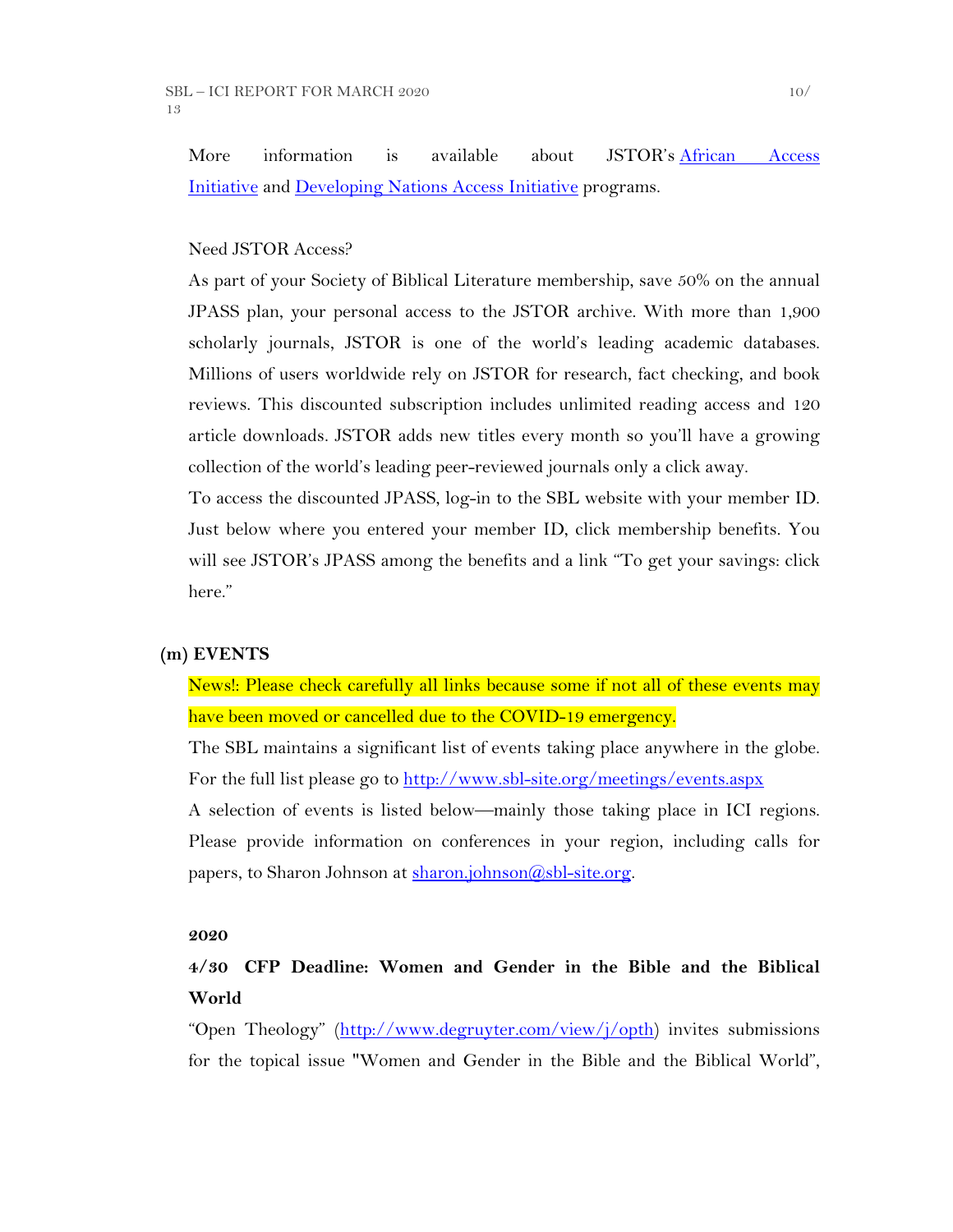prepared in collaboration with the conference "Women and Gender in the Bible and the Ancient World", held by University of Glasgow.

<https://www.degruyter.com/page/1972>

### **7/22- 7/24 Colloquium Biblicum Lovaniense LXIX, 2020**

The Colloquium Biblicum Lovaniense is an annual international conference on Biblical Studies jointly organised by the theological faculties of the Katholieke Universiteit Leuven and the Université Catholique de Louvain. The meetings take place in the Faculty of Theology and Religious Studies at the KU Leuven and are alternately dedicated to a topic in Old and in New Testament Studies. The Colloquium offers a forum and meeting place for research and scholarly discussion in the field of Biblical Studies. As a rule the annual conference focuses on a biblical book or a collection of writings, but it also addresses thematic subjects.

[https://theo.kuleuven.be/en/research/centres/centr\\_collbibl](https://theo.kuleuven.be/en/research/centres/centr_collbibl)

### **9/7-9/11 International Summer School on Biblical Hebrew Poetry**

At KU Leuven. Largely considered one of the poetic gems of biblical literature, the Song of Songs (henceforth, Song) was commented upon more than any other biblical book, especially in the Middle Ages. Not only has the Song been one of the most inspiring biblical poems for both Jewish and Christian theologians, it has also fired up the souls and creativity of countless writers and artists throughout the centuries. This Summer School intends to provide its participants with a thorough investigation of the Song of Song's poetry and its reception in Judaism, from the Rabbinic period to the Middle Ages. International experts in the field will offer lectures and workshops.

Deadline for registration : May 31 2020

[https://theo.kuleuven.be/en/research/research\\_units/ru\\_bible/biblical-hebrew](https://theo.kuleuven.be/en/research/research_units/ru_bible/biblical-hebrew-poetry)[poetry](https://theo.kuleuven.be/en/research/research_units/ru_bible/biblical-hebrew-poetry)

**10/21-10/22 From the Books of Enoch to Genesis Apocryphon: The Aramaic Manuscripts of 1 Enoch and Related Apocalyptic Traditions**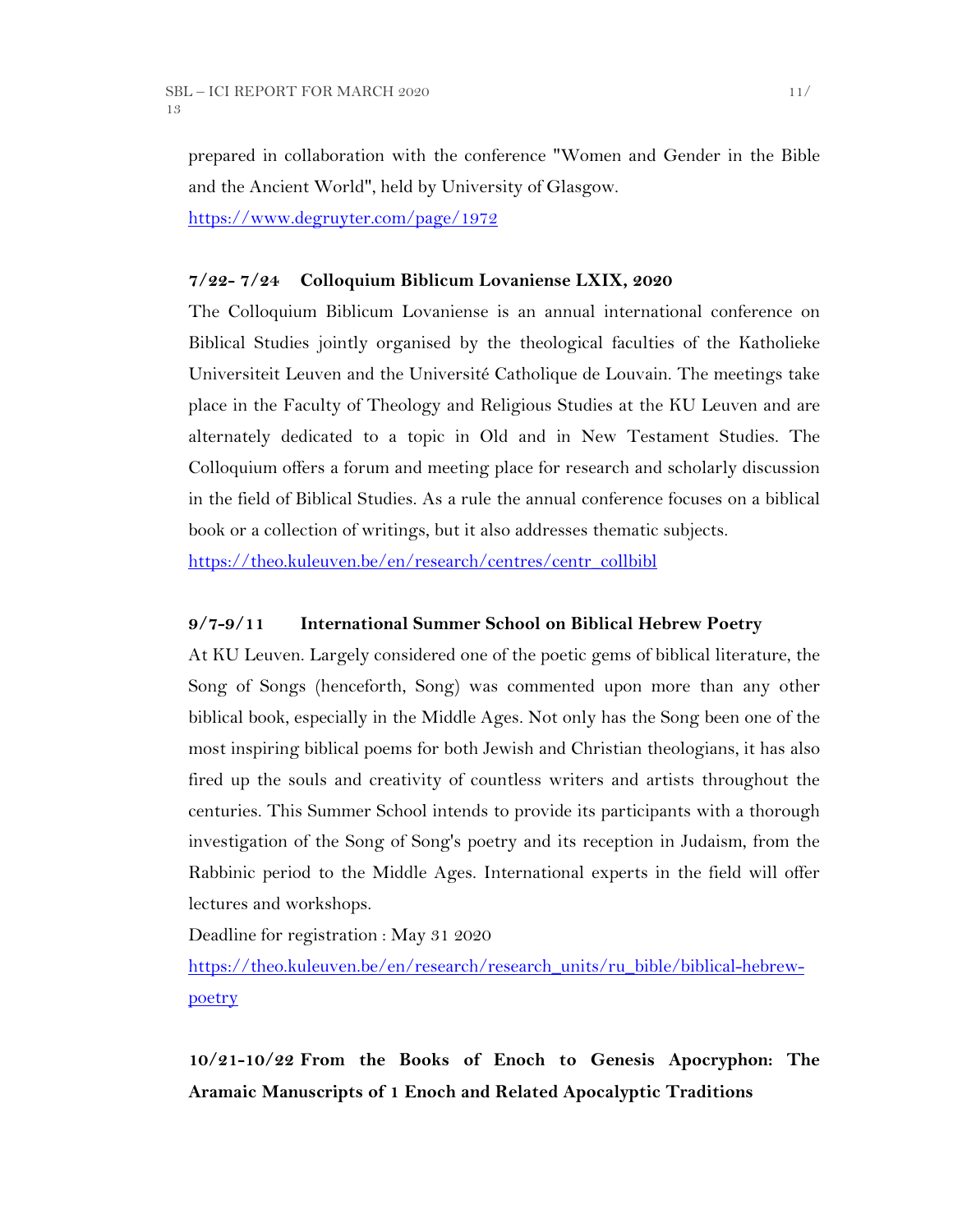The John Paul II Catholic University of Lublin. The conference offers a platform for all scholars to reflect on, and deepen the understanding of, the linguistic, philological, literary, and exegetical aspects of Enochic apocalyptic literature whose most ancient layer of tradition is readily available in its Aramaic manuscripts from Qumran.

<http://ocs.academicon.pl/index.php/test/AramaicEnoch>

#### **(n) SBL EDUCATIONAL RESOURCES FREELY AVAILABLE**

There are links to numerous educational resources on the SBL website. The following are freely available: (i) Resources on Teaching the Bible; (ii) Freely downloadable Hebrew, Greek and Transliteration fonts (amongst others); (iii) Resources on Bible translations and commentaries; and (iv) Research tool resources.

See<http://sbl-site.org/educational/default.aspx>

## **(o) BIBLE ODYSSEY**

#### **News!: Great online source in times of the COVID-19 emergency**

Remember to check the newly-developed **Bible Odyssey** online portal. See [www.bibleodyssey.org.](http://www.bibleodyssey.org/) This portal offers wonderful educational resources, but also resources for broader popular audiences. Use this site to popularize our academic studies in faith communities!

Any topics you would like to see Bible Odyssey address? Just send a message to:  $bow(*a*)$ sbl-site.org

### **Bible Odyssey translation project**

The ICI is taking on the role of networking with other non-anglophone biblical studies learned societies around the world to translate Bible Odyssey articles into several key languages: so far Spanish, Portuguese, Korean, and Mandarin Chinese. There is already an agreement for **Vietnamese**, with the Vietnamese Biblical Theology Society (VBTS), and for **Spanish**, with the Argentinean Biblical Association (ABA). For Chinese, talks are held with the Center for Judaic and